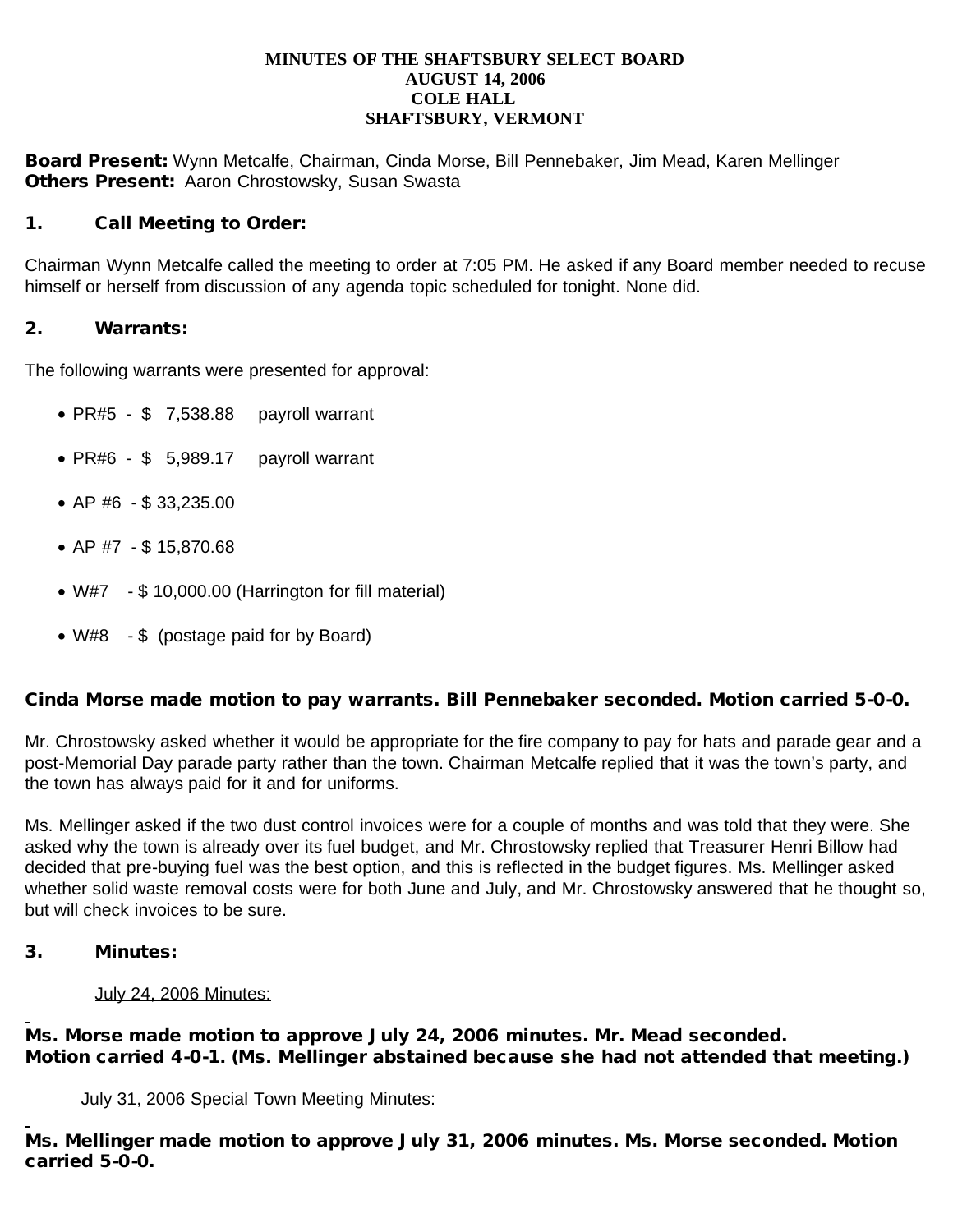### 4. Public Comments:

There were no public comments.

## 5. Sidewalk Project Update:

Mr. Chrostowsky reported that he needs to submit a letter from the Board to the state designating him as sidewalk project manager.

### Ms. Morse made motion to approve Aaron Chrostowsky as sidewalk project manager. Ms. Mellinger seconded. Motion carried 5-0-0.

Chairman Metcalfe said that he and Mr. Chrostowsky will talk to Jim Secor about donating engineering design costs. Mr. Secor has donated his services in the past. Ms. Mellinger noted that if all services are not donated then it needs to be put out to bid. Ms. Morse advised coming up with firm numbers before meeting with Mr. Secor so that they are sure of the dollar amount of services being requested for donation.

# 6. Landfill Closure Update:

Mr. Pennebaker reported that there has been a lot of progress. He has been trying to visit the site twice a day and has taken hundreds of photographs. Rifenberg is ready to put on the geo-synthetic membrane but will be delayed until next week because of problems with a project in Potsdam. Work has gone faster than expected because the fill material from the Harrington pit has required no screening.

The only minor sour note has been evidence of a four-wheeler going up the landfill. Once the liner is put down, it will be especially important to avoid disturbances. Mr. Pennebaker expects Rifenberg will make this go as fast as possible.

Mr. Pennebaker stated that Trevor Mance had asked if the town will be buying sand from him. He told Mr. Mance that it depends on Rifenberg. Mr. Mance stated that if Rifenberg wants the sand, he will clear the overburden from the sand bank.

Chairman Metcalfe brought up price and location of topsoil. He stated that Art Whitman would transport it from Cambridge for a reasonable price. Bennington does not have enough material, but Cambridge does. Mr. Chrostowsky said that 1100 cubic yards will be needed if it is mixed with pond fill; 3300 cubic yards would be needed of unmixed topsoil.

Ms. Mellinger asked if the town will be saving \$45,000, and Mr. Chrostowsky replied that this may be so. Everyone thanked Mr. Pennebaker.

Mr. Chrostowsky read a letter from West Mountain Engineering stating that services of a technician who will submit weekly reports will cost \$4500. Chairman Metcalfe said that KAS's engineering estimate is \$25,850. Mr. Pennebaker noted that this is an estimate, and that having someone on site could lower KAS's price. John (from West Mountain Engineering) is the town's "insurance," reporting solely to us. The Board asked Mr. Chrostowsky to send a copy of the West Mountain letter to KAS and to Buzz Surwilo.

# 7. Highway Planning Update:

Chairman Metcalfe reported that Buck Hill Road paving is underway and that Mr. Chrostowsky and Highway Foreman Ron Daniels have been meeting. Mr. Chrostowsky has a preliminary highway priority list.

Mr. Chrostowsky said that Mr. Daniels will start writing a highway operations plan that will deal with chloride treatment, mowing, grading, and sanding. The two of them are working on the road priority list and will come up